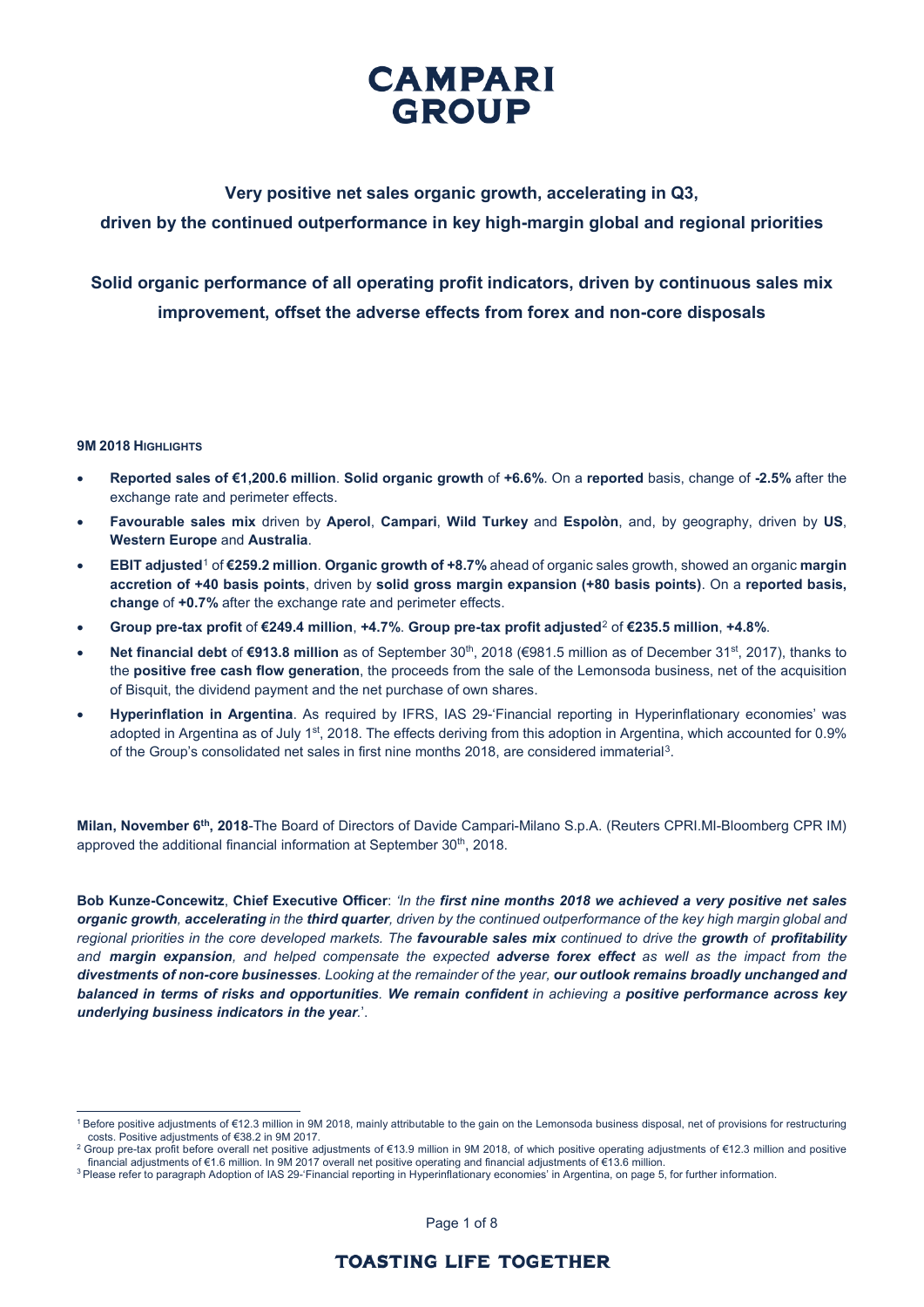

### **SUMMARY FINANCIAL INFORMATION FOR THE FIRST NINE MONTHS ENDED 30 SEPTEMBER 2018**

|                                            | 9M 2018            | 9M 2017 <sup>4</sup> | <b>Reported</b> | Organic | <b>Forex</b> | <b>Perimeter</b> |
|--------------------------------------------|--------------------|----------------------|-----------------|---------|--------------|------------------|
|                                            | $\epsilon$ million | $\epsilon$ million   | change          | change  | impact       | impact           |
| <b>Net sales</b>                           | 1,200.6            | 1.231.2              | $-2.5%$         | 6.6%    | $-5.4%$      | $-3.7%$          |
| <b>Gross profit</b>                        | 731.8              | 724.8                | 1.0%            | $8.0\%$ | $-5.0\%$     | $-2.0%$          |
| % on sales                                 | 61.0%              | 58.9%                |                 |         |              |                  |
| <b>EBIT adjusted</b> <sup>1</sup>          | 259.2              | 257.3                | 0.7%            | 8.7%    | $-2.2%$      | $-5.8%$          |
| % on sales                                 | 21.6%              | 20.9%                |                 |         |              |                  |
| <b>EBIT</b>                                | 271.5              | 295.5                | $-8.1%$         |         |              |                  |
| Group pre-tax profit adjusted <sup>2</sup> | 235.5              | 224.6                | 4.8%            |         |              |                  |
| Group pre-tax profit                       | 249.4              | 238.2                | 4.7%            |         |              |                  |
| <b>EBITDA adjusted<sup>1</sup></b>         | 299.8              | 299.3                | 0.2%            | 8.5%    | $-2.8%$      | $-5.5%$          |
| % on sales                                 | 25.0%              | 24.3%                |                 |         |              |                  |
| <b>EBITDA</b>                              | 312.2              | 337.5                | $-7.5%$         |         |              |                  |
| <b>Net financial debt</b>                  | 913.8              | $981.5^5$            |                 |         |              |                  |

### **GUIDANCE FOR 2018**

Looking at the remainder of the year, the **net sales organic growth** is expected to be driven by the key high-margin global and regional priorities in core developed markets, with the exception of SKYY, which will continue to be negatively impacted by destocking in the US. Geographically, the core developed markets are expected to continue outperforming the lower-margin emerging markets affected by macroeconomic vulnerability and political instability, as well as the deflationary effect of organic performance in Argentina.

**Gross margin organic expansion** is expected to be driven by a favourable sales mix, more than offsetting the adverse agave purchase price impact which will gradually accelerate in the remainder of the year.

With respect to the **EBIT adjusted**<sup>[6](#page-1-2)</sup>, a potential upside from a less adverse Forex impact (particularly USD vs. EUR) than what was previously guided, is expected to be reinvested in accelerated investments into brand building initiatives behind key global brands, as well as into selective strengthening of the Group's on-premise capabilities and for brand houses development.

With regards to the **key underlying business indicators**, the Group remains confident in delivering a positive performance in 2018.

### **REVIEW OF FIRST NINE MONTHS 2018 RESULTS**

In the first nine months of 2018 the Group achieved **positive organic sales growth**, with **profit indicators growing ahead of sales** on the back of a **favourable sales mix**. Concomitantly, **on a reported basis** the **robust organic performance in the business** was more than offset by the combined effects of **forex**, driven by the strengthened Euro against all Group currencies, and **perimeter**, driven by the sale of non-core businesses (in particular Carolans and Lemonsoda) and agency brands distribution termination, partially offset by the Bisquit acquisition.

**Group sales** totalled **€1,200.6 million**, down by **-2.5%** in value **on a reported basis**. The positive **organic sales performance**  of **+6.6%** (excluding the price effect in Argentina)[7](#page-1-3) was more than offset by a **negative FX effect of -5.4%** or €(66.0) million, and a **negative perimeter of -3.7%** or €(45.9) million.

**Gross profit** was **€731.8 million**, up by +**1.0%** in value **on a reported basis** and up **+210 basis points** to 61.0% of net sales. The **organic growth was** +**8.0%**, ahead of sales, generating an organic margin expansion of **+80 basis points**, driven by the outperformance of key global and high-margin regional priorities in core developed markets, offsetting the dilutive effect of the adverse agave purchase price, which became progressively more impactful over the period.

<span id="page-1-0"></span><sup>4 9</sup>M 2017 results restated according to IFRS15 application as of January 1<sup>st</sup>, 2018. Under IFRS 15-'Revenue from contracts with customers' certain A&P expenses are reclassified in deduction of sales. In 9M 2017 restated, the reclassification under IFRS 15 implies a reduction of €44.6 million in sales (-3.5%) and, by the<br>same amount, in A&P expenses.

<span id="page-1-1"></span> $<sup>5</sup>$  As of December 31st, 2017.</sup>

<span id="page-1-2"></span> $6$  Guidance provided to the market on Q1 2018 results announcement on 8 May 2018:

<sup>−</sup> Forex: negative impact on net sales by €(90) million and EBIT adjusted by €(24) million on a full year basis, based on EUR/US Dollar exchange rate at 1.25 projected for the full year 2018

<span id="page-1-3"></span><sup>–</sup> Perimeter: negative impact on net sales by €(70) million and EBIT adjusted by €(16) million on a full year basis.<br><sup>7</sup> Please refer to paragraph Adoption of IAS 29-'Financial reporting in Hyperinflationary economies' in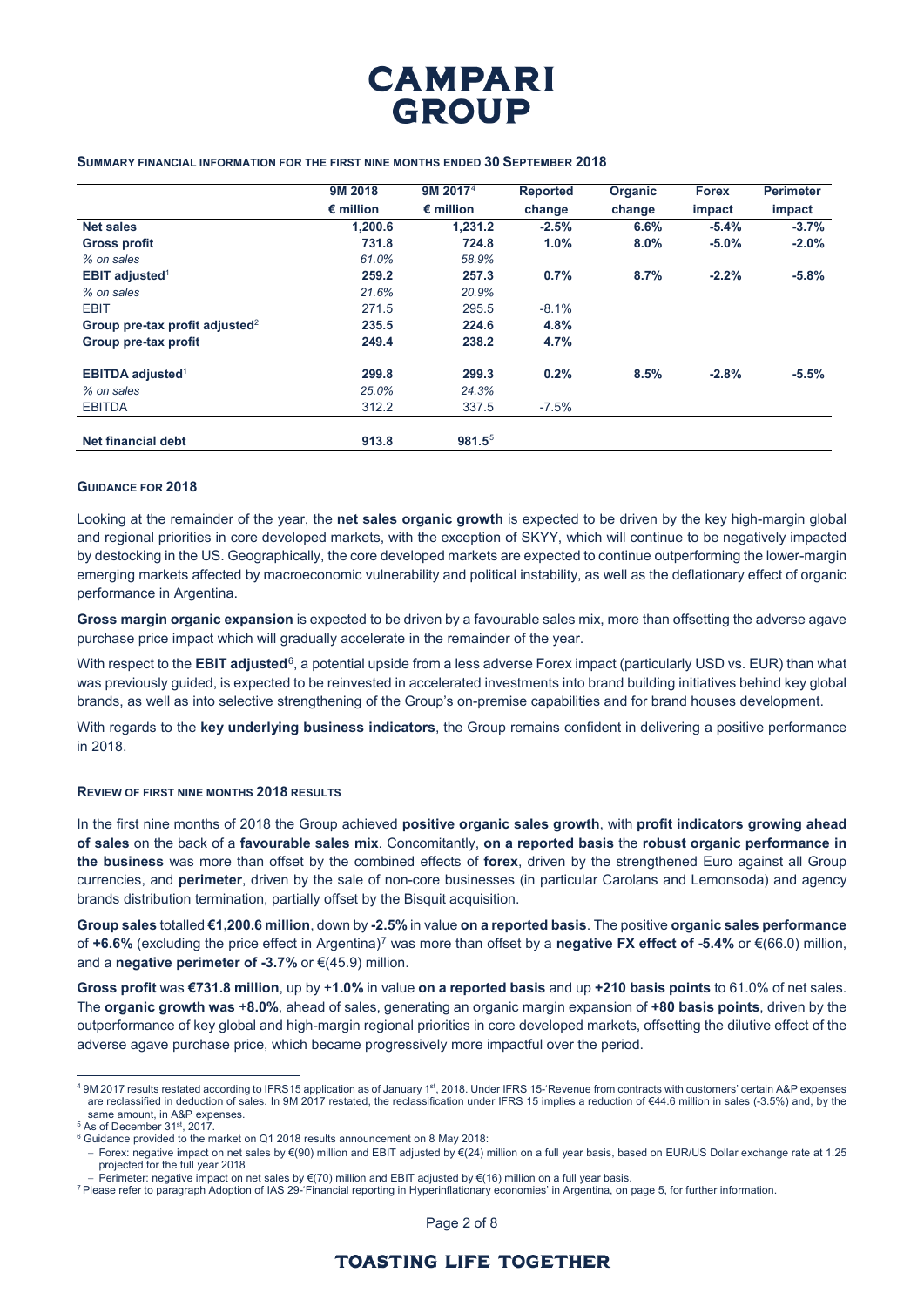**Advertising and Promotion spending (A&P)** was **€210.8 million**, up by **+4.1%** in value **on a reported basis**, corresponding to 17.6% of net sales. The **organic growth** was **+10.7%**, reflecting investments concentrated in the second and third quarter 2018 in global brands (Campari, Wild Turkey, Aperol and Grand Marnier) to support their development.

**CAAP** (Contribution after A&P) was **€521.0 million**, down by **-0.3%** in value **on a reported basis** (up **organically** by **+6.9%**), corresponding to 43.4% of net sales.

**Structure costs**, i.e. selling, general and administrative costs, totalled **€261.8** million, down by **-1.2%** in value **on a reported basis** (up **organically** by **+5.2%**), to 21.8% of net sales.

**EBITDA adjusted** was **€299.8 million**, up by **+0.2%** in value **on a reported basis** (up **organically +8.5%**), corresponding to 25.0% of net sales.

**EBIT adjusted** was **€259.2 million**, up by **+0.7%** in value **on a reported basis** and up +70 basis points to 21.6% of net sales. The **organic growth** was **+8.7%**, ahead of sales growth, leading to a margin accretion of **+40 basis points**, as the solid gross margin expansion as well as the lower growth of structure costs more than offset the higher advertising&promotion investments. The **positive organic performance of EBIT adjusted** was partly offset by the **negative effects of forex**, **-2.2%** or €(5.6) million, and **perimeter**, **-5.8%** or €(15.0) million.

**Operating adjustments** were positive by **€12.3 million**, mainly attributable to the gain on the Lemonsoda business disposal, net of provisions for restructuring costs<sup>[8](#page-2-0)</sup>.

**EBITDA** reached **€312.2 million**, at 26.0% of sales.

**EBIT** reached **€271.5 million**, at 22.6% of sales.

**Net financial charges were €22.4 million**, down by €7.2 million, thanks to a reduction in the average indebtedness (€945.2 million in the first nine months 2018, down from €1,181.0 million in the first nine months 2017).

**Positive financial adjustments** of **€1.6 million**. This amount, which is related to some minor financial assets sale, decreased significantly from €(24.6) million in the first nine months 2017, attributable to a one-off liability management transaction completed in April 2017.

**Group pre-tax profit adjusted** was **€249.4 million** (**+4.7%**)**. Group pre-tax profit** was **€235.5 million** (**+4.8%**).

**Net financial debt** stood at €913.8 million as of September 30<sup>th</sup>, 2018, down from €981.5 million as of December 31<sup>st</sup>, 2017, thanks to the positive free cash flow generation, the proceeds from the sale of the Lemonsoda business, net of the acquisition of Bisquit, the dividend payment and the net purchase of own shares $9$ .

**Net debt to EBITDA pro-forma ratio** was **2.0 times as of September 30th, 2018**[10](#page-2-2).

### **REVIEW OF CONSOLIDATED SALES FOR FIRST NINE MONTHS 2018**

Looking at sales by region, the **Americas** (43.3% of total Group sales) posted an **overall change** of **-7.2**%, with an **organic growth** of **+4.6%**, an exchange rate impact of -9.5% and a perimeter effect of -2.3%. The **US,** the **Group's largest market** (27.2% of total Group sales) registered a **positive organic performance of +4.3**%, driven by the **double-digit growth** of **Espolòn**, **Aperol** and **Campari**, as well as the **positive trend** of **Wild Turkey**, the **Jamaican rums** and **GlenGrant**. This result helped offset the **decline** in **SKYY**, whose shipments **underperformed sell-out trends**, due to destocking, although the **gap** to more favourable consumption trends **has been reducing progressively**. **Grand Marnier** was **slightly positive**, impacted by a tough comparison base in the third quarter. Sales in **Jamaica** (4.9% of total Group sales) **registered an organic change of +14.0%**, mainly driven by the **sustained growth** of **Campari**, **Wray&Nephew Overproof** and **Appleton Estate**. Sales in **Brazil** (2.7% of total Group sales), which is impacted by the **macroeconomic weakness**, registered an **organic change of -3.8%**, mainly due to **Dreher** and **SKYY**, partly mitigated by the growth of **Campari** and **Aperol**. Sales in **Argentina**  (0.9% of total Group sales) **registered an organic change of -20.2%**[11,](#page-2-3) due to a deterioration in **macroeconomic conditions** and **tightened company credit policies**. The decline in Campari as well as local and agency brands was mitigated by the positive trends in **Cinzano**, **SKYY**, **Aperol** and **Cynar**. The **region's other markets** (7.7% of Group sales) were positive by +11.2%, driven by **Canada** (**+5.9%**), **Mexico** (**+12.7%**) and **Peru** (**+65.6%**).

Page 3 of 8

<span id="page-2-0"></span> <sup>8</sup> In 9M 2017 positive operating adjustments of €38.2 million.

<span id="page-2-1"></span><sup>9</sup> Lemonsoda business disposal of €80.2 million, inclusive of price adjustments (closed on 2 January 2018). Bisquit Cognac acquisition for €52.7 million, inclusive of price adjustments (closed on 31 January 2018). Dividend payment of €57.5 million. Net purchase of own shares of €35.5 million.

<span id="page-2-2"></span><sup>&</sup>lt;sup>10</sup> Net financial debt calculated based on average exchange rates in the last 12 months; EBITDA calculated on a pro-forma basis mainly to take into account the effects of acquisitions and disposals on a 12-month basis.

<span id="page-2-3"></span><sup>11</sup> Please refer to paragraph Adoption of IAS 29-'Financial reporting in Hyperinflationary economies' in Argentina, on page 5, for further information.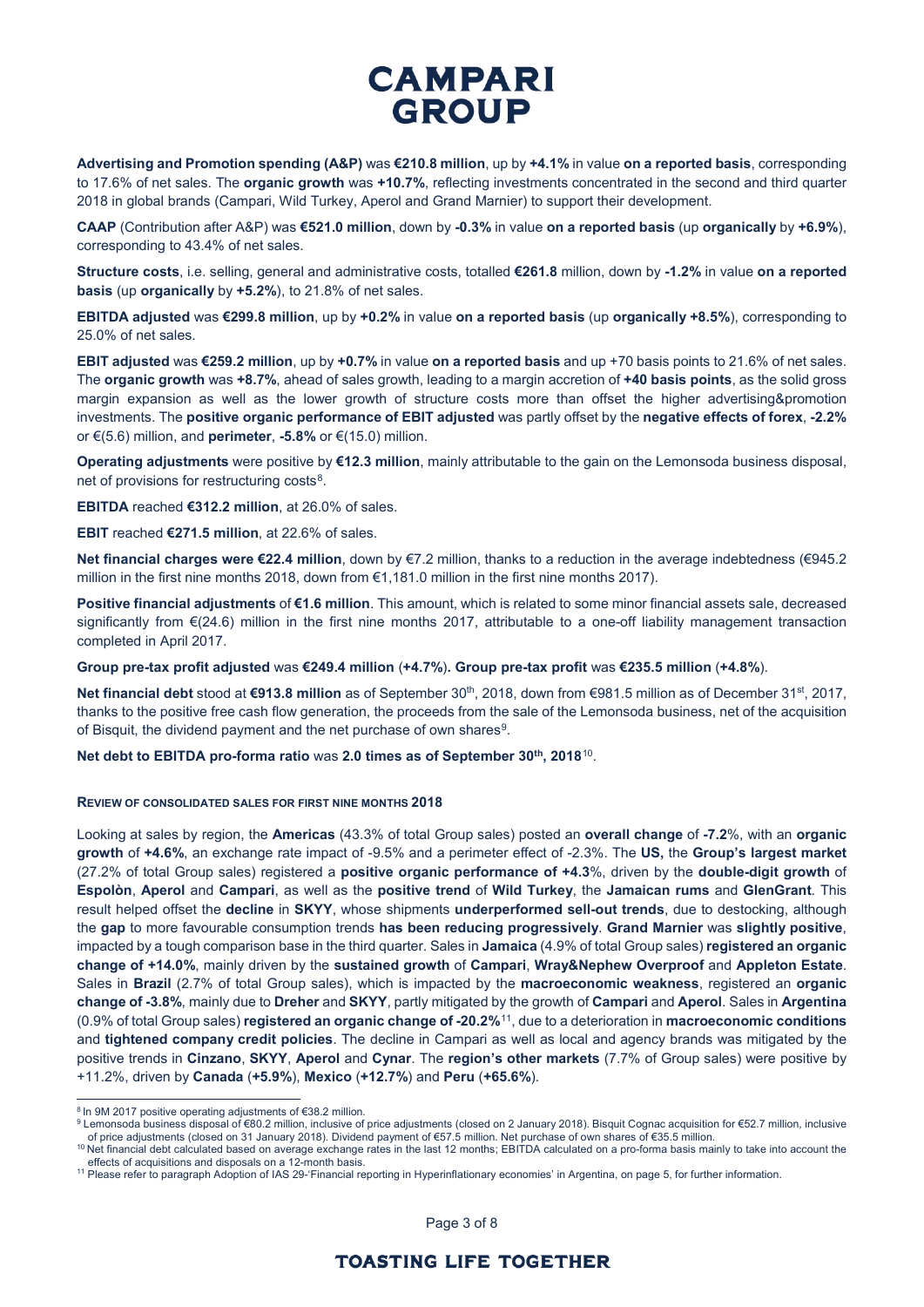Sales in **Southern Europe, Middle East and Africa**[12](#page-3-0) (28.8% of total Group sales) posted an **overall change** of **-2.9%**, with an **organic growth** of **+5.8%**, an exchange rate impact of -0.1% and a perimeter effect of -8.6%. The **organic performance** in the **Italian market** (21.2% of total Group sales) **registered very satisfactory results** (**+3.7%**), driven by **Aperol** (+13.0%) and **Campari** (+10.3%), as well as the **positive growth** of **Braulio** and **SKYY**, offsetting the softness in **Crodino** and **Campari Soda**. The **region's other markets** (7.6% of Group net sales) **showed a solid growth (+12.9%)**, mainly driven by **France** (**+19.9%**), **Spain** (**+6.9%**) and **Nigeria** (**+60.3%**). **South Africa** declined due to the unfavourable comparison base. **Global Travel Retail** grew by **+13.0%** driven by **Aperol**, **Campari**, **Wild Turkey**, **Braulio** and **Ouzo 12**.

Sales in **North, Central and Eastern Europe** (20.6% of total Group sales) **increased overall** by **+6.1%**, with an **organic change** of **+9.3%**, an exchange rate impact of -2.2% and a perimeter effect of -1.0%. **Germany** (9.7% of total Group sales) registered a **solid growth (+8.8%)**, mainly driven by **Aperol (+29.0%), Campari (+9.4%), Cinzano vermouth, Bulldog, Crodino** and **Averna**. Sales in the **United Kingdom** (1.9% of total Group sales) registered an **organic growth of +18.2%**, driven by **Aperol (+51.2%)**, the **Jamaican rums (+8.7%)**, **Campari (+24.0%)** and **Bulldog (+16.8%)**. Sales in **Russia** (2.0% of total Group sales) registered an **organic change of -16.5%**, impacted by a **very unfavourable comparison base** and the **persisting market volatility**. **Aperol** and **Campari continue** to **perform very well**, although unable to offset declines in the core Cinzano and Mondoro brands in a low seasonality period. The **region's other markets** (7.0% of Group net sales) registered an **overall positive organic growth (+19.2%)**, thanks to **Austria** (+11.8%), **Belgium** (+5.7%), **Switzerland** (+7.1%) and **Eastern Europe**, mainly driven by **Aperol**.

Sales in **Asia Pacific** (7.3% of total Group sales) **increased overall** by **+7.6%**, with an **organic change** of **+16.3%**, an exchange rate impact of -8.7% and zero perimeter effect. **Australia** (4.9% of total Group sales) **grew organically by +12.9%**, as the brands consistently outperformed the spirit market in all key categories. In particular, **Wild Turkey ready-to-drink**, **Wild Turkey bourbon**, **Aperol**, **Campari**, **GlenGrant**, **SKYY** and **Espolòn** grew by double-digit. The **region's other markets** (2.4% of total Group sales) **were up organically by +24.2%**, driven by the positive performance of **Japan**, **China** and **New Zealand**.

**Global Priority brands' sales** (57.8% of total) **grew organically by +10.3%**. **Aperol, the Group's largest brand**, was up by **+31.0%**, driven by the continued growth in the **brand's core markets** (**Italy**, **Germany** and **Austria**), and the **strong doubledigit growth** of **high potential markets** such as the **US** (**the brand's 3rd largest market by value**), **Russia**, the **UK**, **France**, **Australia**, **Czech Republic, Spain** and **GTR**. **Campari** continued its positive momentum, up **+9.7% organically**, driven by the **double-digit growth** in **Italy**, **the US** (**the brand's 2nd largest market by value**), **Germany** and **Jamaica**, as well as a **good performance** in **Brazil**, the **UK**, **France**, **Spain** and **Russia**. **SKYY** sales registered an **organic change of -8.1%**, with **weakness** in **US market**, due to the persistent competitive environment within the category as well as the weakness of the flavoured segment. Shipments underperformed sell-out trends due to destocking, although **the gap to more favourable consumption trends has been progressively reducing**. In the international markets, the **very positive results** achieved in **China**, **Mexico** and **Italy** offset the declines in **Brazil**, **South Africa** and **Japan**. **Grand Marnier** grew by **+0.7%**, impacted by an unfavourable comparison base in third quarter in core US market, where depletions are performing positively by low single digit growth. **Wild Turkey** and **American Honey** registered a **positive organic change of +11.4%**, driven by the solid growth in **Wild Turkey bourbon portfolio (+13.7%)**. The core **US market continued to register a solid growth**, with very positive sales mix driven by premium expressions (such as Russell's Reserve and Longbranch). **Australia** and **Japan**. also registered a **sustained growth**. **American Honey** grew by **+5.6%** overall. The **Jamaican rums**, including **Appleton Estate** and **Wray&Nephew Overproof**, showed an organic growth of **+5.1%**. **Wray&Nephew Overproof** grew by **+8.2%**, driven by the core markets of **Jamaica**, the **US** and the **UK**. **Appleton Estate** grew by **+3.4%**, driven by the **US**, **Canada** and **Jamaica**.

**Regional Priorities** (15.0% of total) **grew** by **+5.6% organically**. **Espolòn** was up by **+31.5%**, **benefitting from the strong double-digit growth in the core US market (+34.4%)**. **Bulldog** was up by **+5.5%,** driven by **UK**, **Germany** and **Portugal**. **GlenGrant** registered an **organic change** of **-1.5%** with positive results in **US**, **France** and **Australia** offset by weak results in **Italy**, **GTR** and **Germany**, reflecting the continued shift of focus to higher-margin and longer-aged premium expressions. **Forty Creek grew** by **+4.6%**, with **positive** growth in the **core market** of **Canada** compensating the **decline** in the **US**. The **Italian bitters and liqueurs** showed an **organic change** of **+1.3%**, with very positive results of **Braulio** in **Italy** and **Cynar** in **Brazil**. The overall performance was partially offset by **Averna**, penalized by a **temporary decline** in its **core Italian market**, and **Frangelico**, due to temporary weakness and phasing effects in **Spain** and **Germany**. **Cinzano** showed an **overall weakness** (**-6.5%**), penalized by decrease of **Cinzano sparkling wine** due to phasing in the core market of Russia, and **Cinzano vermouth** which was impacted by a decline in Argentina due to the deteriorating macroeconomic conditions. **Other sparkling wines** (**Riccadonna** and **Mondoro**) increased organically by **+8.7%**, driven by **France**.

Page 4 of 8

<span id="page-3-0"></span><sup>&</sup>lt;sup>12</sup> Including Global Travel Retail.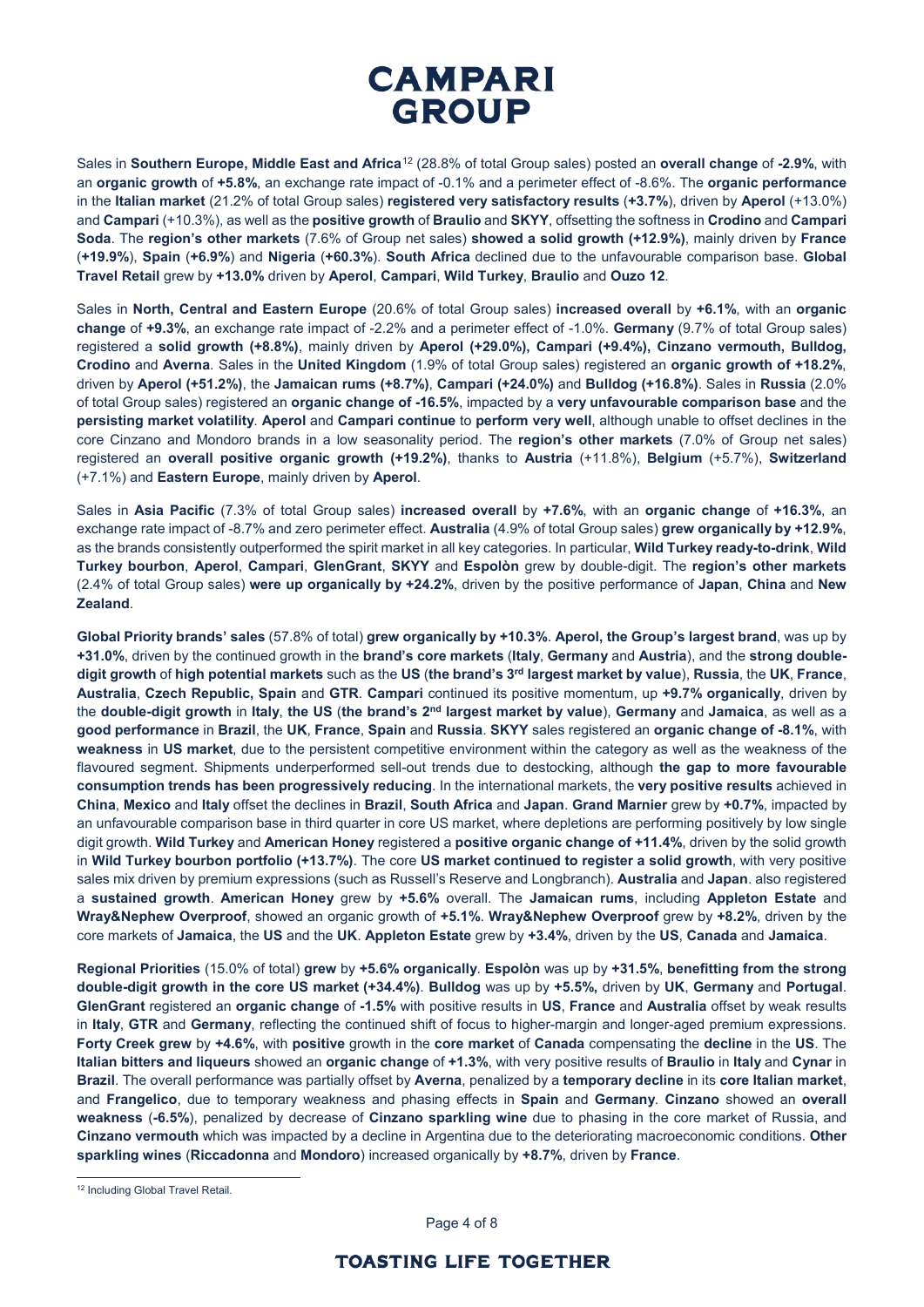**Local Priorities** (12.3% of total) **showed an organic change of -1.9%**. **Campari Soda** decreased by **-1.9%**, due to the weakness in the core Italian market. **Crodino** registered a soft performance (**-3.5%**), impacted by a tough comparable base in the third quarter, due to previous year's innovation pipeline in the core Italian market. The **Brazilian brands** were negative (**-10.7%**), impacted by weakness in Brazil. The **Wild Turkey ready-to-drink** range, was up by **+8.4%** in the Australian market.

### **OTHER EVENTS**

## **Adoption of IAS 29-'Financial reporting in Hyperinflationary economies' in Argentina**

A consensus has been reached whereby Argentina, after a long period of observation of inflation rates and other indicators, has been globally recognized as a country with a hyperinflationary environment according to International Financial Reporting Standards (IFRS). Therefore, starting from 1 July 2018 all companies operating in Argentina have been required to apply IAS 29 Financial Reporting in Hyperinflationary Economies.

Regarding the Group's reporting, the consolidated financial results at 30 September 2018 include the effects deriving from the adoption of the IAS 29 accounting standard, starting from 1 January 2018. In particular, it should be noted that the income statement of third quarter 2018 only includes the full impacts of the standard application, as no restatement of first quarter at 31 March and half year at 30 June 2018 results was required.

In accordance with IAS 29, as of the third quarter 2018 specific procedures and an assessment process have been adopted to restate the financial statements. In particular, regarding the income statement, costs and revenues were revalued by applying the general consumer price index change, in order to reflect the loss of purchasing power in the local currency at 30 September 2018. Coherently, for the currency conversion into the Euro  $(\epsilon)$ , the exchange rate at 30 September 2018 was applied, instead of the average exchange rate of the period. Regarding the consolidated net sales for the period, the effect deriving from the application of the IAS 29 standard resulted in a negative change of €4.2 million in the first nine months 2018. Regarding the balance sheet, monetary values have not been restated given that they were reported at the end of the period. Non-monetary assets and liabilities have instead been revalued to reflect the loss of purchasing power in the local currency which occurred from the date whereby they were initially recorded to the end of the period; the effect resulting from the net monetary position, corresponding to a gain of €0.5 million for the first nine months 2018, is reported in the Net financial income/(charges), while the effects of the first time adoption as of 1 January 2018 were booked directly into net equity.

Regarding organic performance indicators, following the inclusion of Argentina into the cluster of hyperinflationary economies, organic change in this market was calculated to reflect the volume change only, therefore excluding the price effect and the revaluation required by IAS 29 which were included in the exchange rate effect. Following this method change, the consolidated net sales organic growth decreased by 20 basis points in the first nine months 2018 (from 6.8% to 6.6%), corresponding to a decrease of 60 basis points in the third quarter 2018 (from 9.5% to 8.9%). It should be noted that Argentine market accounted for 0.9% of the Group's net sales in the first nine months 2018 (2.8% in full year 2017).

*The Executive responsible for preparing Davide Campari-Milano S.p.A.'s financial reports, Paolo Marchesini, certifies-pursuant to article 154-bis, paragraph 2 of the Legislative Decree 58/1998-that the accounting disclosures in this statement correspond to the accounting documents, ledgers and entries.* 

### *Disclaimer*

*This document contains forward-looking statements that relate to future events and future operating, economic and financial results of Campari Group. By their nature, forward-looking statements involve risk and uncertainty because they depend on the occurrence of future events and circumstances. Actual results may differ materially from those reflected in forward-looking statements due to a variety of factors, most of which are outside of the Group's control.*

Page 5 of 8

# **TOASTING LIFE TOGETHER**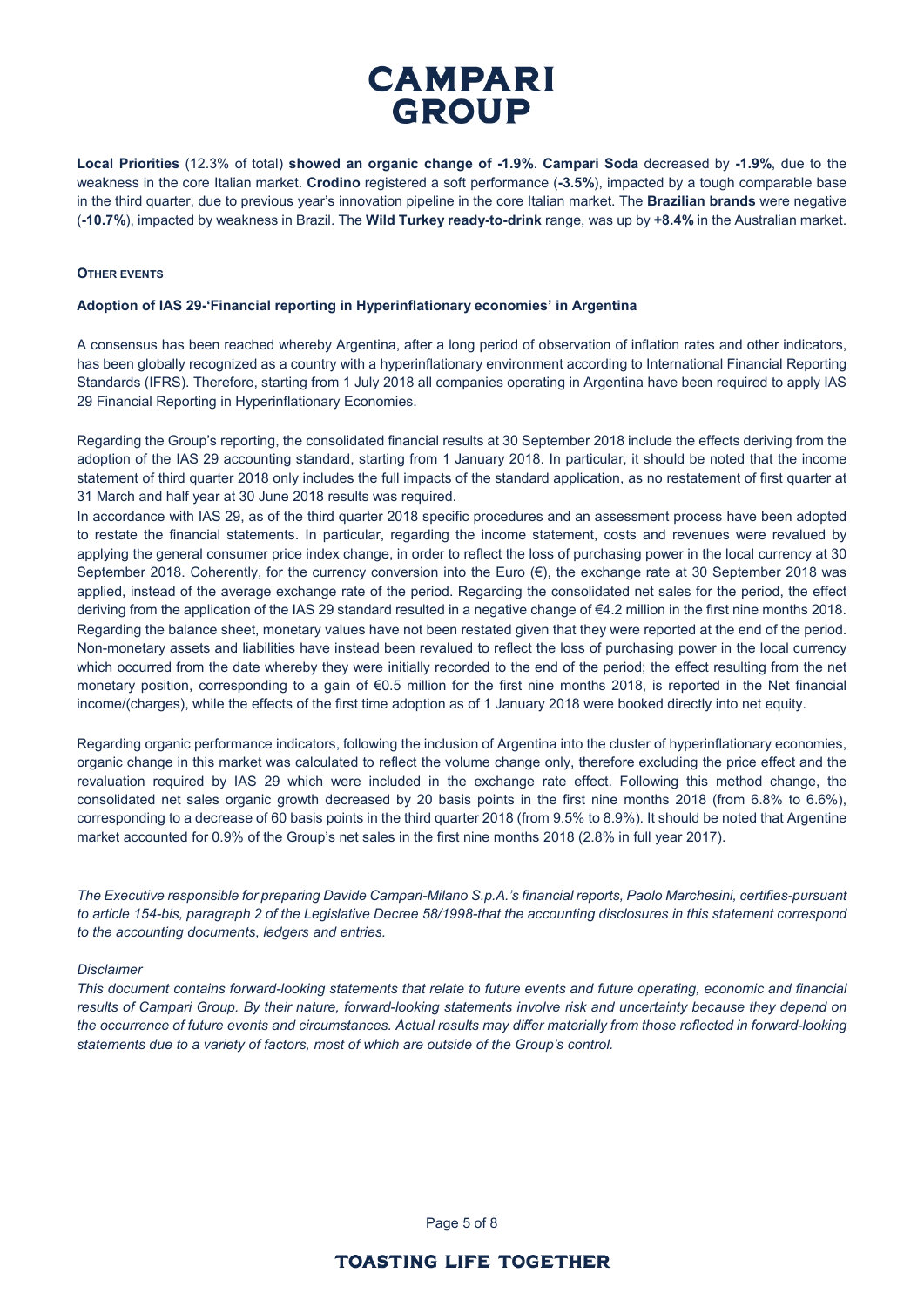### **ANALYST CONFERENCE CALL**

At **1:00 pm (CET) today, November 6th, 2018**, Campari Group's management will hold a conference call to present the Group's results for the first nine months 2018. To participate, please dial one of the following numbers:

- **from Italy: 02 80 58 811**
- **from abroad: + 44 1212 818003**

The **presentation slides** can be downloaded before the conference call from the main investor relations page on Campari Group's website, at [http://www.camparigroup.com/en/investors.](http://www.camparigroup.com/en/investors)

A **recording of the conference call** will be available from today, November 6<sup>th</sup>, until Tuesday, November 13<sup>th</sup>, 2018.

To listen to it, please call the following numbers:

- **from Italy: 02 72495**
- **from abroad: +44 1212 818005**

(Access code: **915#**).

#### **FOR FURTHER INFORMATION**

| <b>Investor Relations</b>       |                         |                                    |
|---------------------------------|-------------------------|------------------------------------|
| Chiara Garavini                 | Tel. +39 02 6225 330    | Email: chiara.garavini@campari.com |
| Jing He                         | Tel. +39 02 6225 832    | Email: jing.he@campari.com         |
| <b>Thomas Fahey</b>             | Tel. +44 (0)20 31009618 | Email: thomas.fahey@campari.com    |
| Elena Tiozzo                    | Tel. +39 02 6225 290    | Email: elena.tiozzo@campari.com    |
|                                 |                         |                                    |
| <b>Corporate Communications</b> |                         |                                    |

**Enrico Bocedi** Tel.: +39 02 6225 680 Email[: enrico.bocedi@campari.com](mailto:enrico.bocedi@campari.com)

http://www.camparigroup.com/en/investor http://www.camparigroup.com/en <http://www.youtube.com/campariofficial> <https://twitter.com/GruppoCampari>

#### Visit *[Our Story](https://youtu.be/ilNVsU9Cigo)*

#### **ABOU[T CAMPARI GROUP](http://www.camparigroup.com/en/index.shtml)**

Campari Group is a major player in the global spirits industry, with a portfolio of over 50 premium and super premium brands, spreading across Global, Regional and Local priorities. Global Priorities, the Group's key focus, include **Aperol, Appleton Estate, Campari, SKYY**, **Wild Turkey** and **Grand Marnier**. The Group was founded in 1860 and today is the sixth-largest player worldwide in the premium spirits industry. It has a global distribution reach, trading in over 190 nations around the world with leading positions in Europe and the Americas. Campari Group's growth strategy aims to combine organic growth through strong brand building and external growth via selective acquisitions of brands and businesses.

Headquartered in Milan, Italy, Campari Group owns 18 plants worldwide and has its own distribution network in 20 countries. Campari Group employs approximately 4,000 people. The shares of the parent company Davide Campari-Milano S.p.A. (Reuters CPRI.MI - Bloomberg CPR IM) have been listed on the Italian Stock Exchange since 2001. For more information: http://www.camparigroup.com/en Please enjoy our brands responsibly

**- Appendix to follow -**

Page 6 of 8

# **TOASTING LIFE TOGETHER**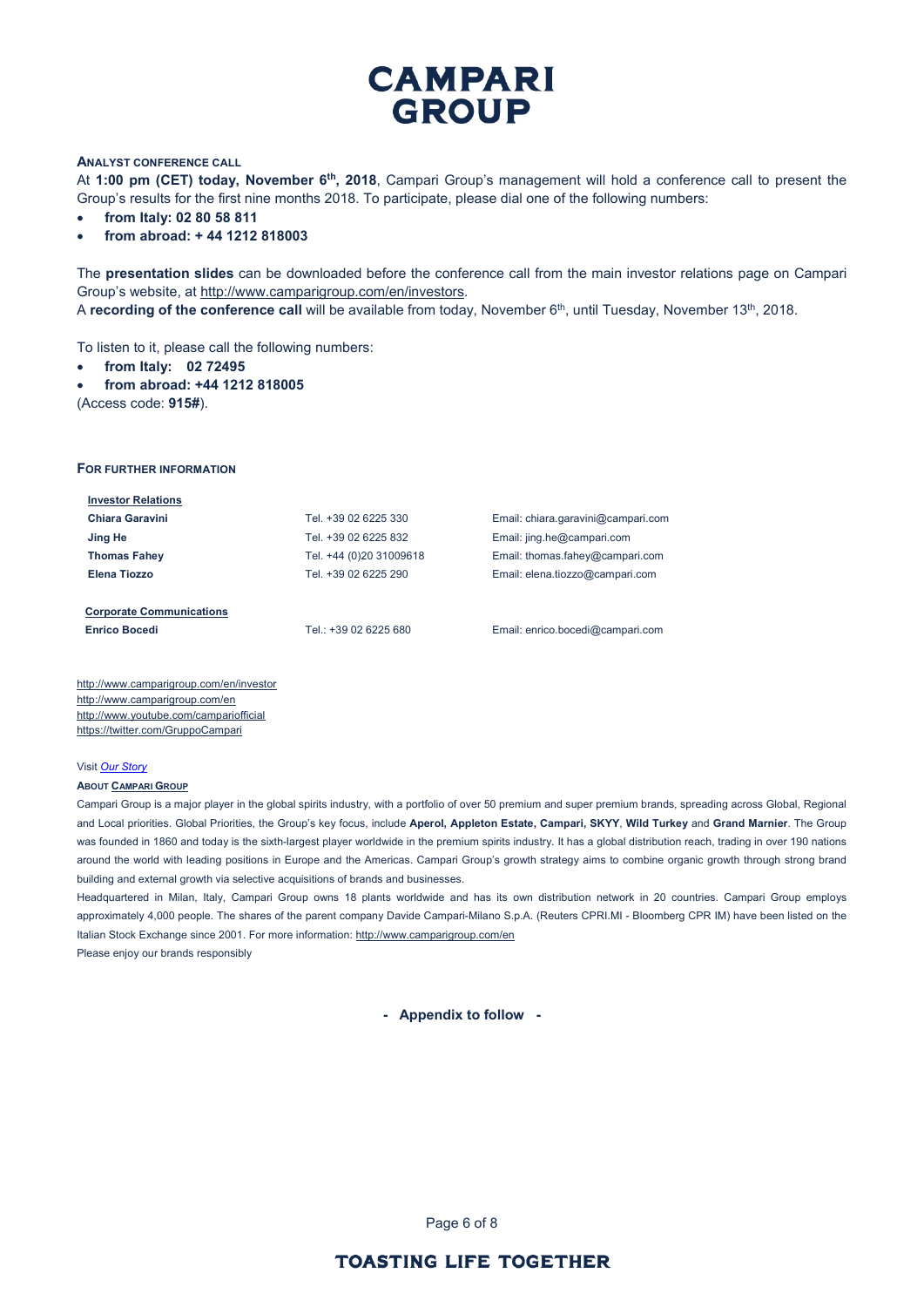## **CAMPARI GROUP**

## **Consolidated net sales breakdown by brand for the first nine months 2018**

|                            | % on Group<br>sales |          | % change, of which: |                         |                    |
|----------------------------|---------------------|----------|---------------------|-------------------------|--------------------|
|                            |                     | total    | organic             | exchange rate<br>effect | external<br>growth |
| <b>Global Priorities</b>   | 57.8%               | 4.7%     | 10.3%               | $-5.6%$                 |                    |
| <b>Regional Priorities</b> | 15.0%               | 0.5%     | 5.6%                | $-6.5%$                 | 1.5%               |
| <b>Local Priorities</b>    | 12.3%               | $-6.0\%$ | $-1.9%$             | $-4.1%$                 |                    |
| Rest of portfolio          | 15.0%               | $-22.8%$ | 2.6%                | $-4.6%$                 | $-20.8%$           |
| <b>Total</b>               | 100.0%              | $-2.5%$  | 6.6%                | $-5.4%$                 | $-3.7%$            |

## **Consolidated net sales by geographic area for the first nine months 2018**

| .                                               | 1 January-30 September<br>2018 |               | 1 January-30 September<br>$2017^{(1)}$ |               | $\%$    |
|-------------------------------------------------|--------------------------------|---------------|----------------------------------------|---------------|---------|
|                                                 | $\epsilon$ million             | $\frac{0}{0}$ | $\epsilon$ million                     | $\frac{0}{0}$ | Change  |
| Americas                                        | 520.3                          | 43.3%         | 560.8                                  | 45.5%         | $-7.2%$ |
| SEMEA (Southern Europe, Middle East and Africa) | 345.7                          | 28.8%         | 356.1                                  | 28.9%         | $-2.9%$ |
| North, Central & Eastern Europe                 | 247.1                          | 20.6%         | 232.9                                  | 18.9%         | 6.1%    |
| Asia Pacific                                    | 87.6                           | 7.3%          | 81.4                                   | 6.6%          | 7.6%    |
| Total                                           | 1.200.6                        | 100.0%        | 1.231.2                                | 100.0%        | $-2.5%$ |

| Breakdown of % change                           | total<br>% change | organic growth | exchange rate<br>effect | external growth |
|-------------------------------------------------|-------------------|----------------|-------------------------|-----------------|
| Americas                                        | $-7.2%$           | 4.6%           | $-9.5%$                 | $-2.3%$         |
| SEMEA (Southern Europe, Middle East and Africa) | $-2.9%$           | 5.8%           | $-0.1\%$                | $-8.6\%$        |
| North, Central & Eastern Europe                 | 6.1%              | 9.3%           | $-2.2%$                 | $-1.0\%$        |
| Asia Pacific                                    | 7.6%              | 16.3%          | $-8.7\%$                |                 |
| <b>Total</b>                                    | $-2.5%$           | 6.6%           | $-5.4%$                 | $-3.7%$         |

Page 7 of 8